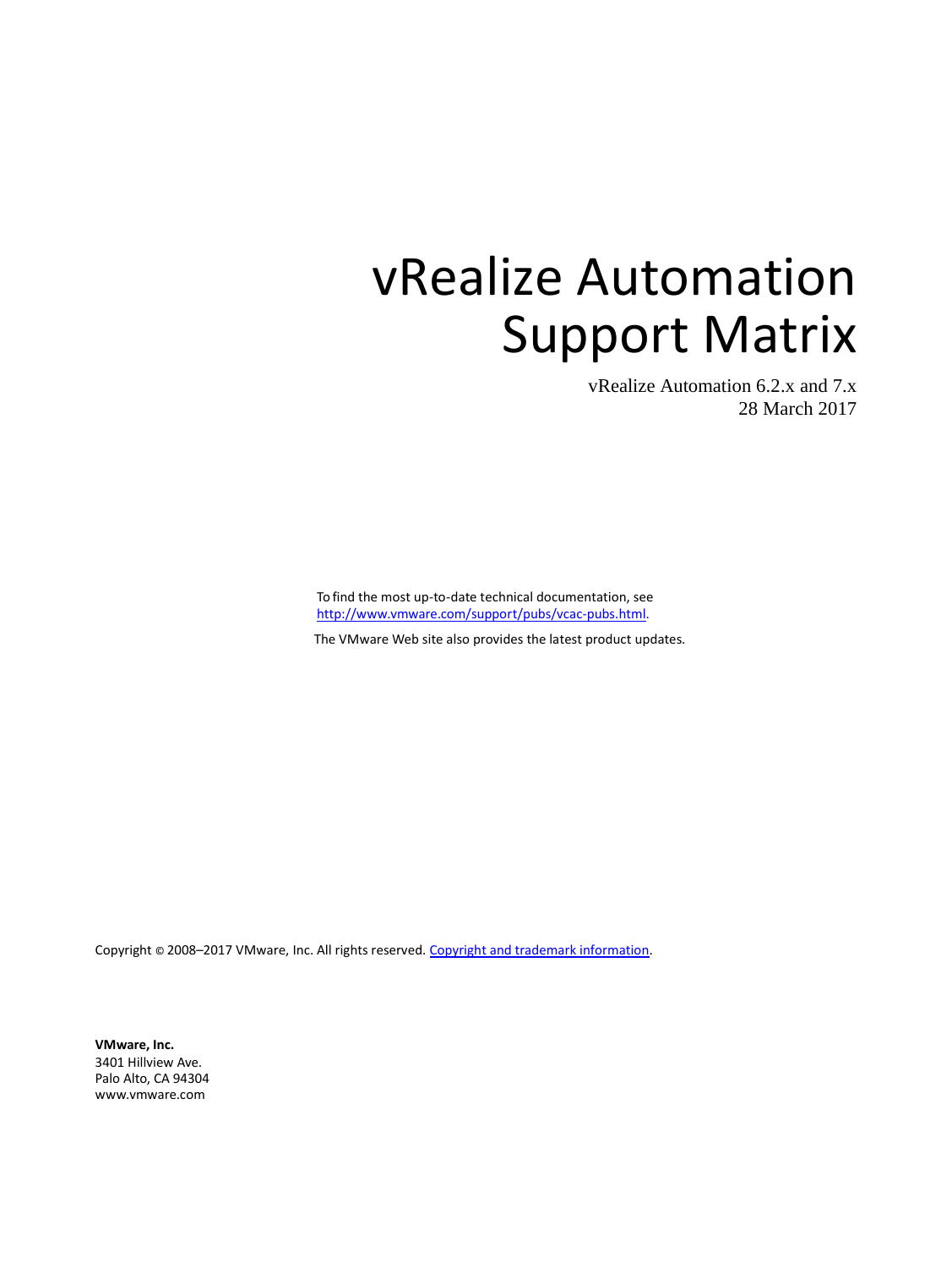

# **VMware, Inc.**

|                                                                                               | Contents |
|-----------------------------------------------------------------------------------------------|----------|
|                                                                                               |          |
|                                                                                               |          |
|                                                                                               |          |
|                                                                                               |          |
|                                                                                               |          |
|                                                                                               |          |
|                                                                                               |          |
|                                                                                               |          |
|                                                                                               |          |
|                                                                                               |          |
|                                                                                               |          |
|                                                                                               |          |
|                                                                                               |          |
|                                                                                               |          |
|                                                                                               |          |
|                                                                                               |          |
|                                                                                               |          |
|                                                                                               |          |
| Image Deployment Methods by Machine Type and Guest OS Supported by vRealize Automation 6.2 11 |          |
|                                                                                               |          |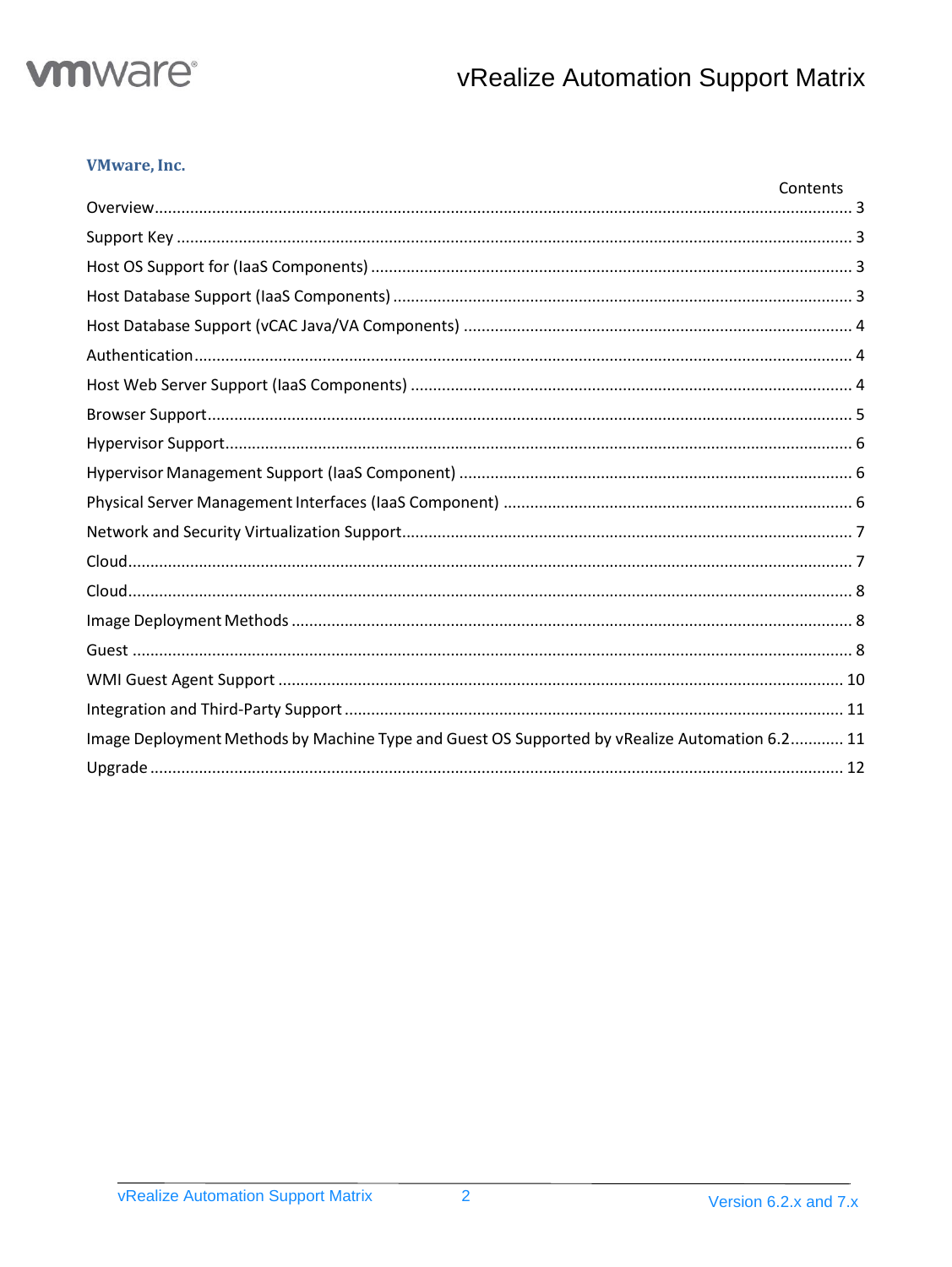

# <span id="page-2-0"></span>**Overview**

The following is an overview of current compatibility between the offerings of the VMware vRealize Automation. Information for unreleased products is subject to change. VMware does not support any application or operating system that is in BETA or has not been thoroughly tested by VMware's Quality Assurance.

For support matrix information specific to earlier versions of application services, see the vFabric Application Director documentation. Note that software components with vRealize 7.0 are supported only with Amazon Web Services, vCloud Air, and vSphere.

#### <span id="page-2-1"></span>**Support Key**

| Supported                                                                                          |
|----------------------------------------------------------------------------------------------------|
| Not supported due to test results, has not been fully tested, or is not an available configuration |

# <span id="page-2-2"></span>**Host OS Support for (IaaS Components)**

The following section outlines the Operating Systems supported to run IaaS components.

|                                    | vRA6.2.x | $vRA$ 7.0. $x$ | vRA 7.1.x | <b>vRA 7.2.x</b> |
|------------------------------------|----------|----------------|-----------|------------------|
| Win Server 2008 R2 (including SPs) |          |                |           |                  |
| Win Server 2012 (including SPs)    |          |                |           |                  |
| Win Server 2012 R2 (including SPs) |          |                |           |                  |

#### <span id="page-2-3"></span>**Host Database Support (IaaS Components)**

The following section outlines the DBMS supported for the IaaS components. Note that Express versions of MSSQL are not supported.

|                   | vRA 6.2.x | <b>vRA 7.0.x</b> | <b>vRA 7.1.x</b> | vRA 7.2.x |
|-------------------|-----------|------------------|------------------|-----------|
| MSSQL 2008 R2 SP3 |           | N                | N                |           |
| <b>MSSQL 2012</b> |           |                  |                  |           |
| MSSQL 2012 SP2    |           |                  |                  |           |
| MSSQL 2012 SP3    | N         | N                |                  |           |
| <b>MSSQL 2014</b> |           |                  |                  |           |
| MSSQL 2014 SP1    |           |                  |                  |           |
| MSSQL 2014 SP2    | N         | N                |                  |           |
| <b>MSSQL 2016</b> | Ν         |                  | v*               |           |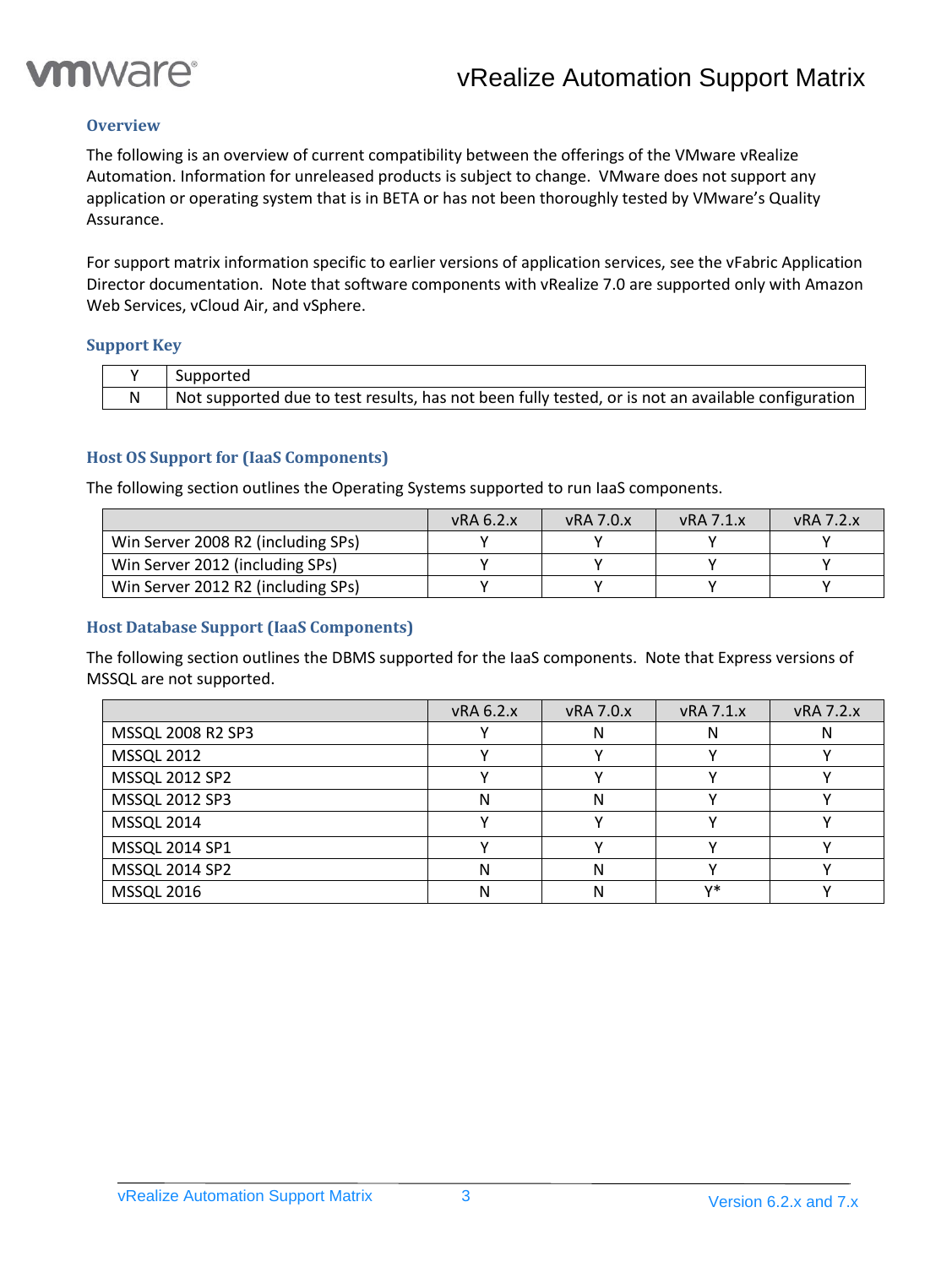

# <span id="page-3-0"></span>**Host Database Support (vCAC Java/VA Components)**

|                             | vRA 6.2.x | <b>vRA7.0.x1</b> | vRA7.1.x2 | VRA7.2.x <sub>3</sub> |
|-----------------------------|-----------|------------------|-----------|-----------------------|
| vPostgres Appliance 9.2.4   |           |                  | יי        |                       |
| vPostgres Appliance 9.2.9.x |           |                  |           |                       |
| vPostgres Appliance 9.3.5.x |           |                  |           |                       |
| PostgreSQL 9.2.4            |           |                  |           |                       |
| PostgreSQL 9.2.6            |           |                  |           |                       |
| PostgreSQL 9.3.4            |           |                  |           |                       |

#### <span id="page-3-1"></span>**Authentication<sup>4</sup>**

|                                   | vRA 6.2.x | <b>vRA 7.0.x</b> | <b>vRA 7.1.x</b> | <b>vRA 7.2.x</b> |
|-----------------------------------|-----------|------------------|------------------|------------------|
| Active Directory 2008 R2          | N         |                  |                  |                  |
| <b>Active Directory 2012</b>      | N         |                  |                  |                  |
| Active Directory 2012 R2          | Ν         |                  |                  |                  |
| Identity Appliance 6.2            |           | N                | N                |                  |
| vSphere SSO 5.5 1b                |           | N                | N                |                  |
| vSphere SSO 5.5 U1c               |           | N                | Ν                | N                |
| vSphere SSO 5.5 U2                |           | N                | N                |                  |
| vSphere SSO 5.5 U2a               |           | N                | N                |                  |
| vSphere SSO 5.5U2b                |           | N                | N                |                  |
| Platform Services Controller 1.05 |           |                  | N                |                  |

#### <span id="page-3-2"></span>**Host Web Server Support (IaaS Components)**

|                    | vRA 6.2.x | <b>vRA 7.0.x</b> | $vRA$ 7.1. $x$ | <b>vRA 7.2.x</b> |
|--------------------|-----------|------------------|----------------|------------------|
| IIS 2008 R2 (7.5)  |           |                  |                |                  |
| <b>IIS 2012</b>    |           |                  |                |                  |
| <b>IIS 2012 R2</b> |           |                  |                |                  |

 $\overline{a}$ <sup>1</sup> vRealize Automation 7.0 and later no longer supports use of an External Postgres database, and requires the use of the included internal version.

<sup>2</sup> vRealize Automation 7.0 and later no longer supports use of an External Postgres database, and requires the use of the included internal version.

<sup>3</sup> vRealize Automation 7.0 and later no longer supports use of an External Postgres database, and requires the use of the included internal version.

<sup>4</sup> vRealize Automation 6.0 and later uses vSphere SSO or the Identity Appliance for authentication, and does not connect directly to Active Directory. See the corresponding SSO documentation for Active Directory Compatibility.

<sup>5</sup> The Platform Services Controller (PSC) supports changing the name of the default tenant. Doing this causes the PSC to be incompatible with vRealize Automation.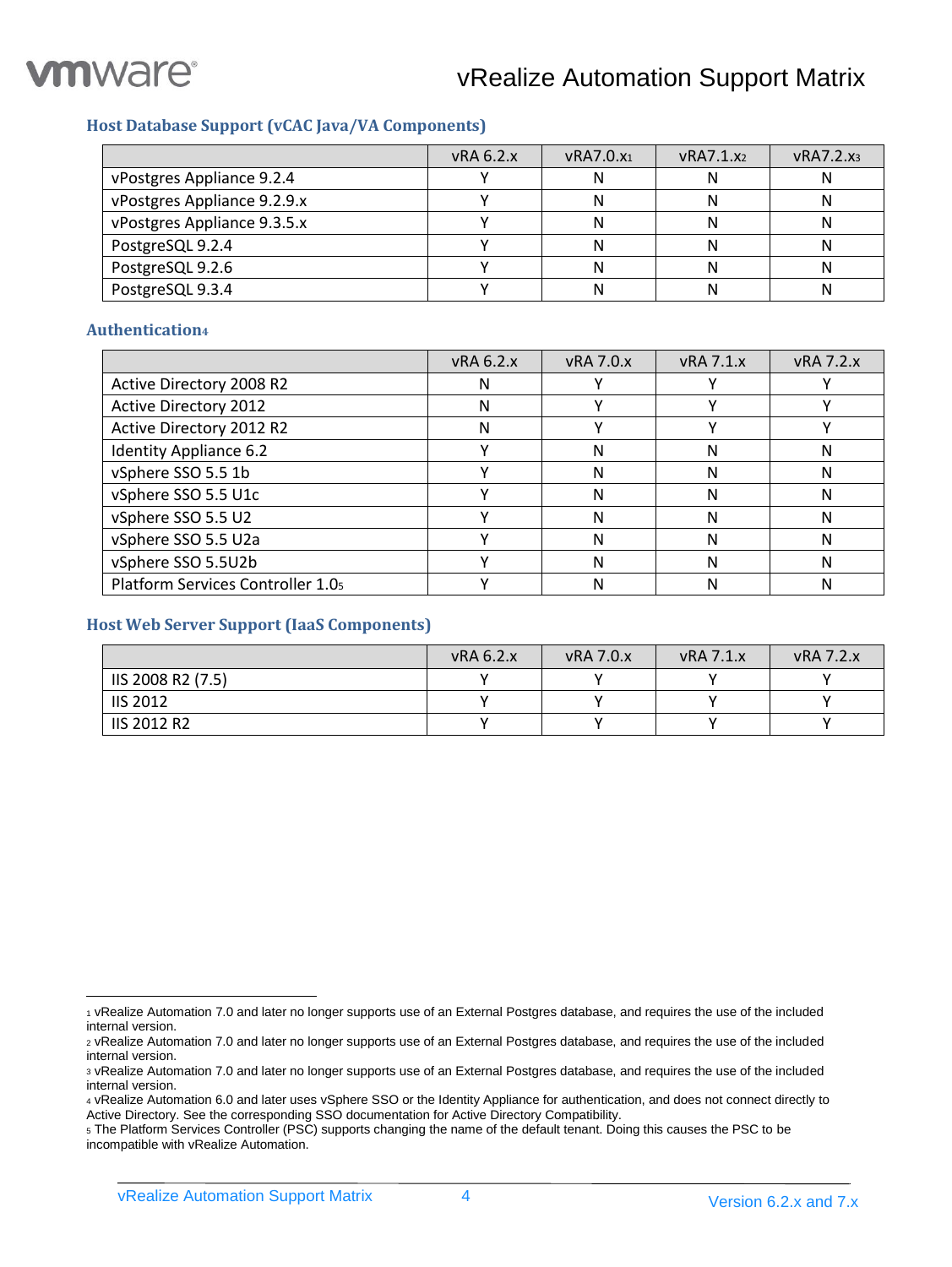

# <span id="page-4-0"></span>**Browser Support**

\*Not supported with Application Services

|                 | vRA 6.2.x | vRA 7.0.x | vRA 7.1.x | vRA 7.2.x |
|-----------------|-----------|-----------|-----------|-----------|
| IE <sub>8</sub> | v*        | I٧        | N         |           |
| IE <sub>9</sub> | $V^*$     |           | N         |           |
| <b>IE 10</b>    |           |           |           |           |
| IE 11           |           |           |           |           |
| MS Edge         |           |           |           |           |
| Chrome          |           |           |           |           |
| Firefox         |           |           |           |           |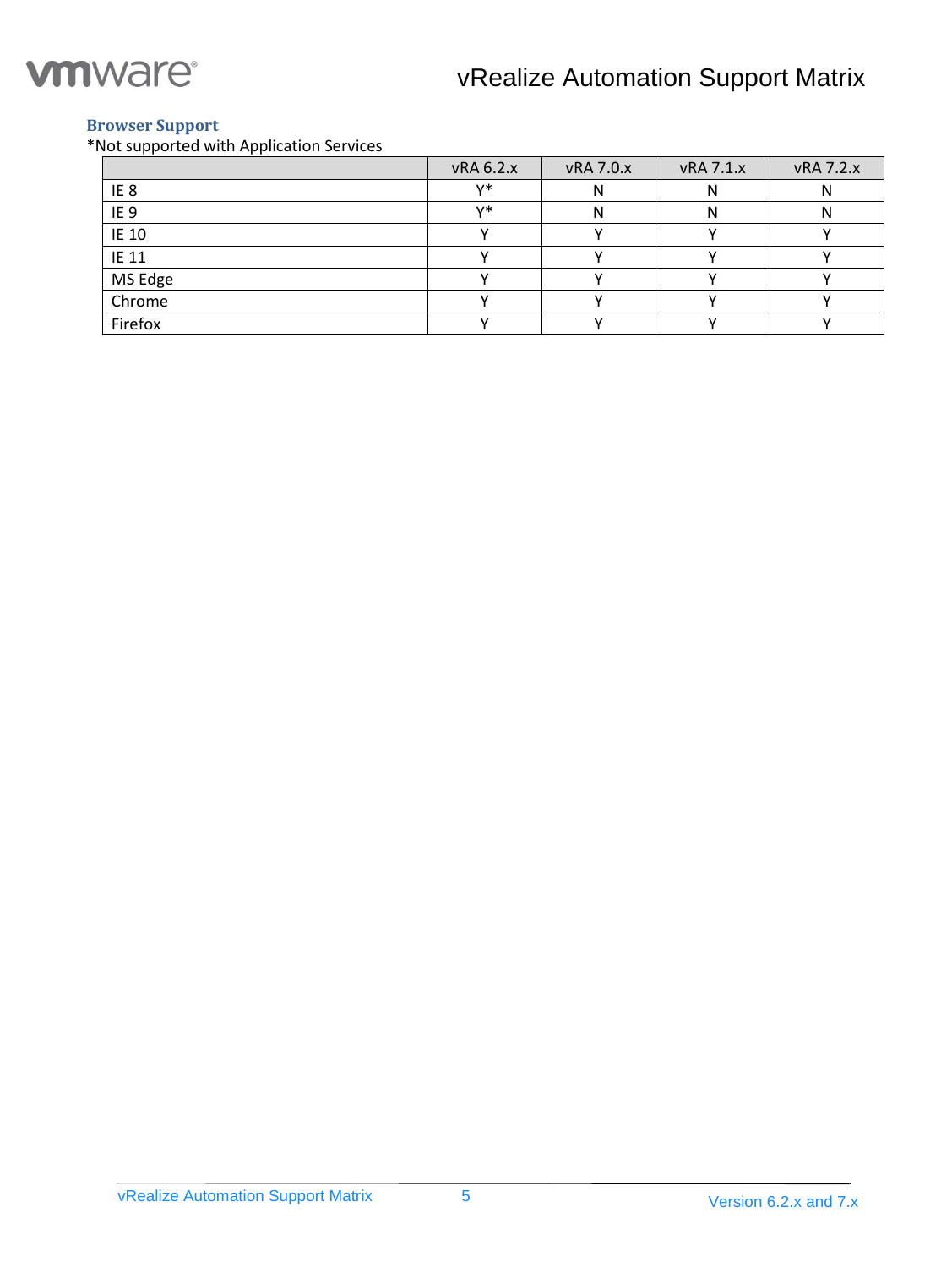

# <span id="page-5-0"></span>**Hypervisor Support<sup>6</sup>**

# **VMware**

For compatibility with ESX and ESXi, see

[http://www.vmware.com/resources/compatibility/sim/interop\\_matrix.php.](http://www.vmware.com/resources/compatibility/sim/interop_matrix.php)

# **Red Hat**

|                                 | vRA 6.2.x | 7.0.x<br><b>vRA</b> | $-11$<br>vRA<br>$\overline{\mathbf{v}}$<br>$. + . \wedge$ | vRA<br>۰۷.۸ |
|---------------------------------|-----------|---------------------|-----------------------------------------------------------|-------------|
| RHEV 3.1<br><b>KVM</b><br>ـ . ـ |           |                     |                                                           |             |

# **Microsoft**

|                     | vRA 6.2.x | $vRA$ 7.0. $x$ | $vRA$ 7.1. $x$ | <b>vRA 7.2.x</b> |
|---------------------|-----------|----------------|----------------|------------------|
| Hyper-V 2008 R2 SP1 |           |                |                |                  |
| Hyper-V 2012        |           |                |                |                  |
| Hyper-V 2012 R2     | Ν         |                | Ν              |                  |

**Citrix**

|                           | vRA 6.2.x | $vRA$ 7.0. $x$ | $vRA$ 7.1. $x$ | $vRA$ 7.2 $x$ |
|---------------------------|-----------|----------------|----------------|---------------|
| XenServer 5.6 through SP2 |           |                |                |               |
| XenServer 6.0.2           |           |                |                |               |
| XenServer 6.2 through SP1 |           |                |                |               |

# <span id="page-5-1"></span>**Hypervisor Management Support (IaaS Component)**

|                              | vRA 6.2.x | $vRA$ 7.0. $x$ | $vRA$ 7.1. $x$ | $vRA$ 7.2. $x$ |
|------------------------------|-----------|----------------|----------------|----------------|
| SCVMM 2012 R2 (Hyper-V Only) |           |                |                |                |
| RHEV-Manager 3.1             |           |                |                |                |
| RHEV-Manager 3.3             |           | N              | Ν              |                |

### For compatibility with vCenter Server, see

[http://www.vmware.com/resources/compatibility/sim/interop\\_matrix.php](http://www.vmware.com/resources/compatibility/sim/interop_matrix.php)

# <span id="page-5-2"></span>**Physical Server ManagementInterfaces (IaaS Component)**

#### **Dell Rack Systems**

|                                      | vRA 6.2.x | $vRA$ 7.0. $x$ | $vRA$ 7.1. $x$ | <b>vRA 7.2.x</b> |
|--------------------------------------|-----------|----------------|----------------|------------------|
| LC 1.5 with iDRAC6 v1.7              |           |                |                |                  |
| LC 1.5.1 with iDRAC6 v1.8            |           |                |                |                  |
| LC 1.5.2 with iDRAC6 v1.85           |           |                |                |                  |
| LC 1.5.5 with $iDRAC6$ v1.90         |           |                |                |                  |
| LC 2 y1.0 with iDRAC7 y1.0 and later |           |                |                |                  |

#### **Dell Blade Systems**

 $\overline{\phantom{a}}$ 

|                           | <b>vRA 6.2.x</b> | <b>vRA 7.0.x</b> | <b>vRA 7.1.x</b> | <b>vRA 7.2.x</b> |
|---------------------------|------------------|------------------|------------------|------------------|
| LC 1.5 with iDRAC6 v3.2   |                  | N                | Ν                |                  |
| LC 1.5.1 with iDRAC6 v3.3 |                  | N                | Ν                |                  |

<sup>6</sup> vRealize Application Services Supports only VMware Hypervisor.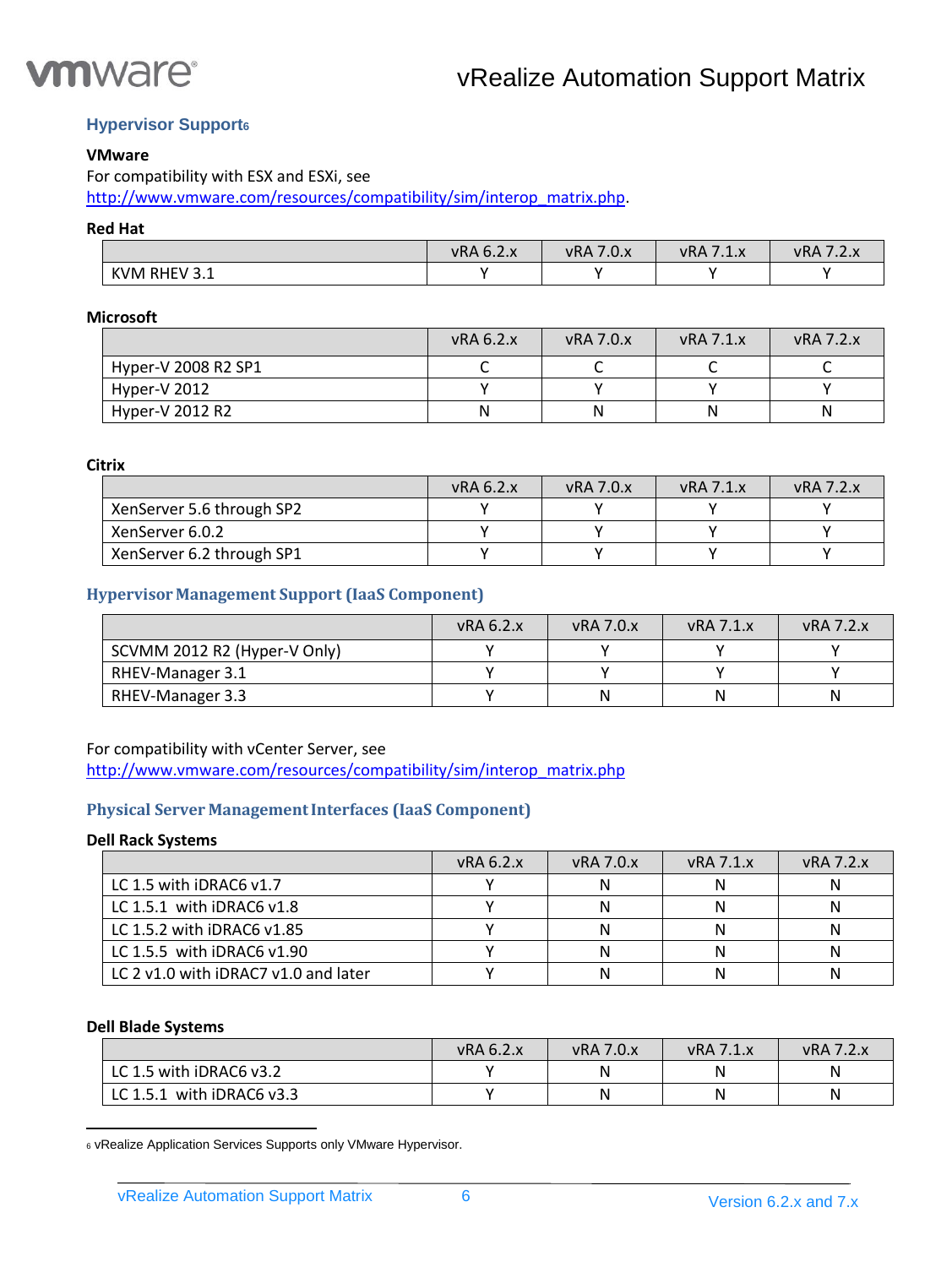

| LC 1.5.2 with iDRAC6 v3.35           |  | N |  |
|--------------------------------------|--|---|--|
| LC 1.5.5 with iDRAC6 $v3.4$          |  |   |  |
| LC 2 v1.0 with iDRAC7 v1.0 and later |  | N |  |

**HP**

|                              | vRA 6.2.x | <b>vRA 7.0.x</b> | <b>VRA 7.1.X</b> | <b>vRA 7.2.x</b> |
|------------------------------|-----------|------------------|------------------|------------------|
| iLO 3, firmware version 1.28 |           |                  | N                |                  |
| iLO 4, firmware version 1.05 |           |                  | Ν                |                  |

#### **Cisco**

|                        | vRA 6.2.x          | <b>vRA 7.0.x</b> | $vRA$ 7.1. $x$ | <b>vRA 7.1.x</b> |
|------------------------|--------------------|------------------|----------------|------------------|
| <b>UCS Manager 2.0</b> |                    |                  | Ν              |                  |
| UCS Manager 2.1        | $V_{\overline{2}}$ |                  | Ν              |                  |
| <b>UCS Manager 2.2</b> | Y <sub>8</sub>     |                  | Ν              |                  |

# <span id="page-6-0"></span>**Network and Security Virtualization Support**

For compatibility of network and security support, see [http://www.vmware.com/resources/compatibility/sim/interop\\_matrix.php.](http://www.vmware.com/resources/compatibility/sim/interop_matrix.php)

#### <span id="page-6-1"></span>**Cloud Support (IaaS Component)**

For compatibility with vCloud Director and vCloud Air, see [http://www.vmware.com/resources/compatibility/sim/interop\\_matrix.php.](http://www.vmware.com/resources/compatibility/sim/interop_matrix.php)

#### **OpenStack<sup>9</sup>**

|          | vRA 6.2.x | vRA 7.0.x | <b>vRA 7.1.x</b> | <b>vRA 7.2.x</b> |
|----------|-----------|-----------|------------------|------------------|
| Grizzly  |           |           | N                |                  |
| Havana   |           | N         | Ν                |                  |
| Icehouse | N         |           |                  |                  |
| Juno     | $Y_{10}$  |           |                  |                  |
| Kilo     |           |           |                  |                  |

**VIO**

|                | <b>vCAC 6.2.x</b> | $-$<br>7.0.x<br>vRA | $-71v$<br>vRA<br>۰⊥۰۸ | $\rightarrow$<br><b>vRA</b><br>$\sqrt{2.2}$ |
|----------------|-------------------|---------------------|-----------------------|---------------------------------------------|
| <b>VIO 2.0</b> | ΙN                |                     |                       |                                             |

#### **Other**

|                                      | vRA 6.2.x | vRA 7.0.x | $vRA$ 7.1. $x$ | $vRA$ 7.2. $x$ |
|--------------------------------------|-----------|-----------|----------------|----------------|
| Amazon Web Services (EC2)            |           |           |                |                |
| Amazon Web Services Government Cloud | $Y_{11}$  |           |                |                |
| Microsoft Azure                      | Ν         |           | N              |                |

 $\overline{\phantom{a}}$ <sup>7</sup> Latest known supported firmware is 2.1(3d).

<sup>8</sup> Latest known supported firmware is 2c.

<sup>9</sup> RHEV 3.1 as the underlying Hypervisor.

<sup>10</sup> Juno is supported only with vRA 6.2.3 and later.

<sup>11</sup> Amazon Web Services Government Cloud is supported only with vRA 6.2.3 and later.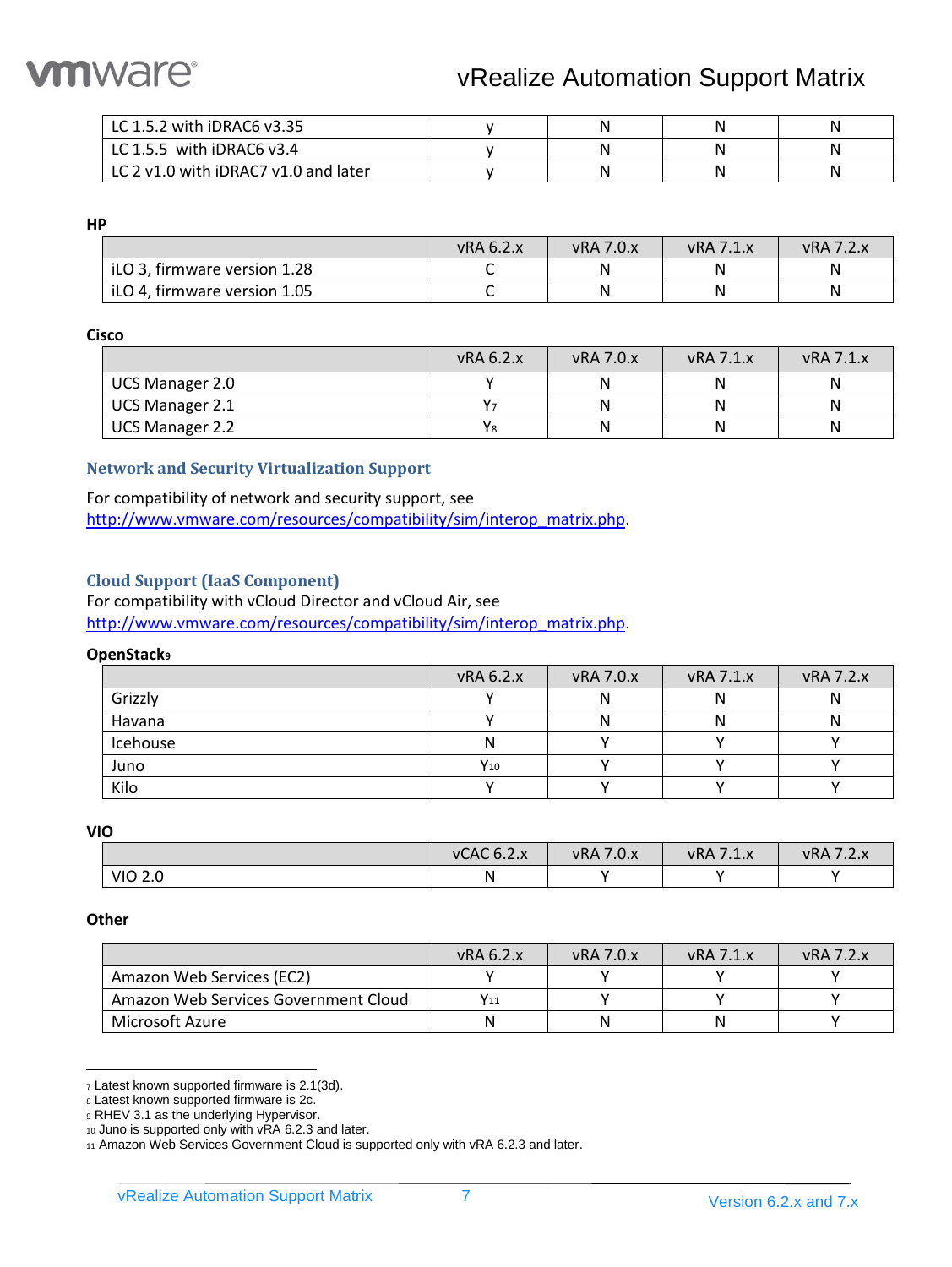

# <span id="page-7-0"></span>**Cloud Support (Application Services Component 6.2.x and earlier)**

# For compatibility with vCloud Director and vCloud Air, see

[http://www.vmware.com/resources/compatibility/sim/interop\\_matrix.php.](http://www.vmware.com/resources/compatibility/sim/interop_matrix.php)

# **OpenStack**

|      | vRA 6.2.x      |
|------|----------------|
| Juno | $\sim$<br>╰┙┸┻ |

# <span id="page-7-1"></span>**Image Deployment Methods**

|                                               | <b>vRA 6.2.x</b> | vRA 7.x | <b>vRA 7.1.x</b> | <b>vRA 7.2.x</b> |
|-----------------------------------------------|------------------|---------|------------------|------------------|
| Microsoft SCCM 2007 R3                        | N                | N       | N                | N                |
| Microsoft SCCM 2012R2                         | Υ                | γ       | Υ                | γ                |
| Microsoft SCVMM 2012                          | N                | N       | N                | N                |
| Microsoft SCVMM 2012R2                        | Υ                | N       | N                | γ                |
| NetApp FlexClone OnTap 7.3.1.1                | ٧                | ν       | Υ                | v                |
| NetApp FlexClone OnTap 8.0.1                  | ٧                | ٧       | Y                |                  |
| NetApp FlexClone OnTap 8.1                    | v                | v       | ۷                |                  |
| <b>BMC Blade Logic Operations Manager 7.6</b> | v                | v       | v                |                  |
| <b>BMC Blade Logic Operations Manager 8.2</b> | ٧                | v       | v                |                  |
| <b>HP Software Server Automation 7.8</b>      | Υ                | ٧       | γ                | ۷                |
| <b>Citrix Provisioning Server 6.0</b>         | ٧                |         | ٧                |                  |
| Citrix Provisioning Server 6.1                | ٧                |         | ٧                |                  |
| <b>Citrix Provisioning Server 7.6</b>         | ٧                | ۷       | γ                |                  |
| Windows Win PE/WIM Imaging                    | γ                |         | γ                |                  |
| Red Hat Linus Kickstart                       | ٧                | ν       | γ                |                  |
| <b>SUSE AutoYaST</b>                          | Y                | ٧       | Υ                | ۷                |
| <b>PXE Boot</b>                               | ٧                | v       | ٧                |                  |

#### <span id="page-7-2"></span>**Guest Operating Systems**

The following guest operating systems are supported on virtual and physical machines for 32- and 64-bit where applicable.

\*Supports Guest Agent Customization

 $\sqrt{S}$  Supports Software Agent

| <b>Guest Operating System</b> | <b>vRA 6.2.x</b> | <b>vRA 7.0.x</b> | <b>vRA 7.1.x</b> | <b>vRA 7.2.x</b> |
|-------------------------------|------------------|------------------|------------------|------------------|
| Windows 7                     | v*               | v*               | v*               | v*               |
| Windows 8.1                   | v*               | v*               | v*               | v*               |
| Windows 10                    | v*               | v*               | v*               | v*               |
| Windows Server 2008 R2        | v*               | v*               | $V^*$            | $V^*$            |
| Windows Server 2012           | <b>v*</b>        | $V^*$            | v*۱              | $V^*$            |
| Windows Server 2012 R2        | v*               | v*               | $V^*$            | $V^*$            |
| Windows Server 2016           | N                | N                | N                | $V^*$            |
| <b>RHEL 5.9</b>               | v*               | ∗,               | v*               | v*               |

12 Juno is supported only with vRA 6.2.3 and later.

 $\overline{\phantom{a}}$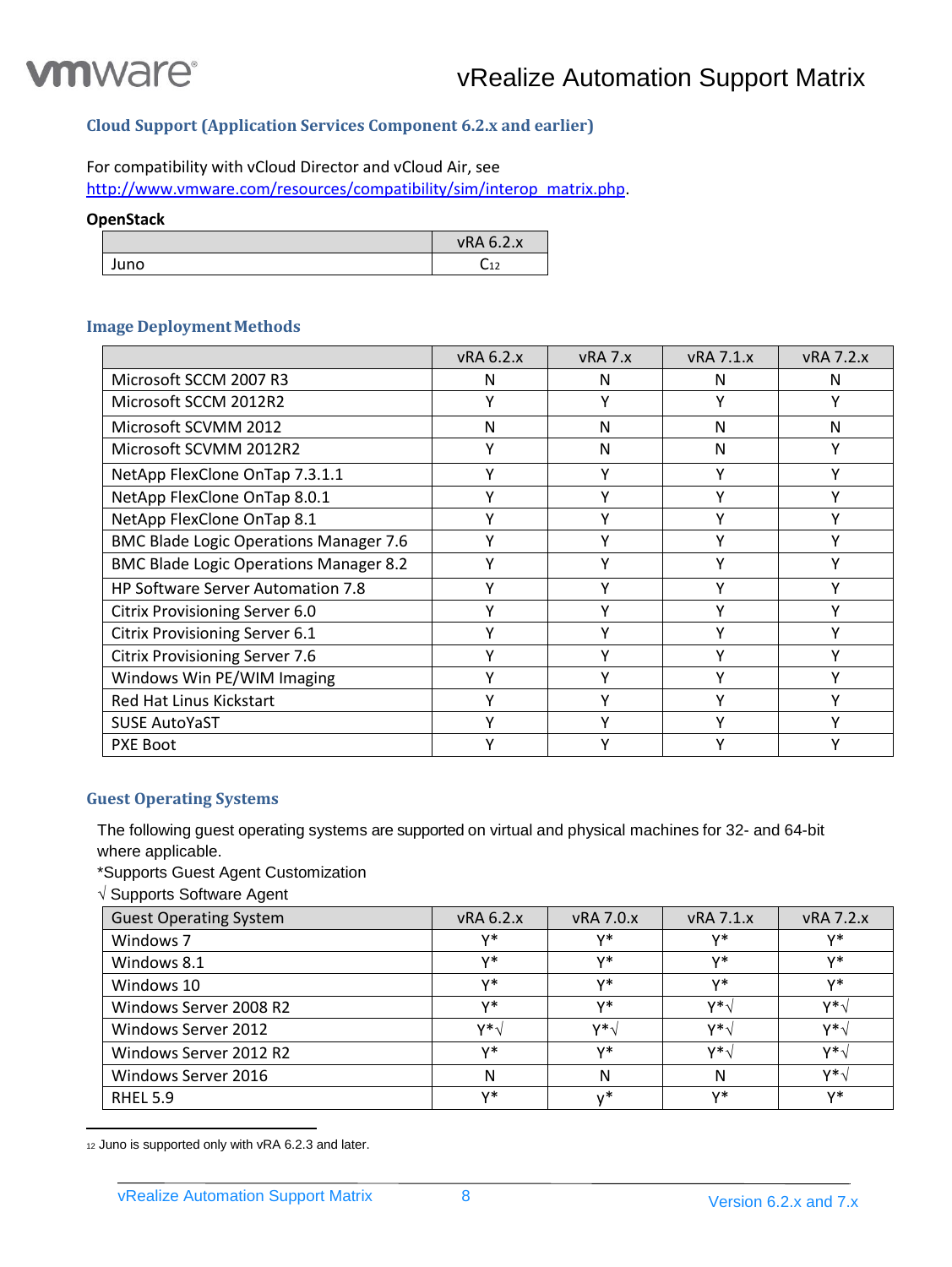

| <b>Guest Operating System</b> | vRA 6.2.x    | vRA 7.0.x    | vRA 7.1.x    | <b>vRA 7.2.x</b>      |
|-------------------------------|--------------|--------------|--------------|-----------------------|
| <b>RHEL 5.10</b>              | Y*           | Y*           | Y*           | Y*                    |
| <b>RHEL 5.11</b>              | N            | Y            | Y            | Y                     |
| RHEL 6.0 Server               | Y            | Y            | Y            | Y                     |
| RHEL 6.1 Server               | Y*           | Y*           | γ∗√          | γ∗√                   |
| RHEL 6.2 Server               | Υ            | Υ            | Υ            | Υ                     |
| RHEL 6.3 Server               | Y            | Y            | Y            | Y.                    |
| RHEL 6.4 Server               | Y*           | Y*           | Y*√          | γ∗√                   |
| RHEL 6.5 Server               | Y*           | Y*           | γ∗√          | γ∗√                   |
| RHEL 6.7 Server               | Y*           | $Y^*$        | $Y^*\sqrt{}$ | γ∗√                   |
| RHEL 6.8 Server               | Y*           | Y*           | $Y^*\sqrt{}$ | γ∗√                   |
| RHEL 7.0 Server               | $Y^{*14}$    | Y*           | γ∗√          | γ∗√                   |
| RHEL 7.1 Server               | $V^{*14}$    | Y*           | γ∗√          | $Y^*\sqrt$            |
| RHEL 7.2 Server               | $V^{*14}$    | Υ            | Υ            | Υ√                    |
| RHEL 7.3 Server               | $\mathsf{N}$ | $\mathsf{N}$ | γ∗√          | γ∗√                   |
| <b>SLES 11 SP1</b>            | N            | $\mathsf{N}$ | N            | N                     |
| <b>SLES 11 SP2</b>            | Y*           | Y*           | γ∗√          | N                     |
| <b>SLES 11 SP3</b>            | Υ            | Υ            | Y√           | Υ√                    |
| <b>SLES 11 SP4</b>            | Υ            | N            | γ∗√          | γ∗√                   |
| <b>SLES 12 SP1</b>            | Y            | $\mathsf{N}$ | Y*           | γ∗√                   |
| <b>SLES 12 SP2</b>            | $\mathsf{N}$ | N            | N            | $Y^*\sqrt{}$          |
| CentOS 5.10                   | Y*           | Y*           | Y*           | Y*                    |
| CentOS 5.11                   | $\mathsf{N}$ | $\mathsf{N}$ | $\mathsf{N}$ | Y                     |
| CentOS 6.4                    | Y*           | Y*           | γ∗√          | γ∗√                   |
| CentOS 6.5                    | Y*           | Y*           | γ∗√          | γ∗√                   |
| CentOS 6.6                    | $\mathsf{N}$ | Y*           | γ∗√          | γ∗√                   |
| CentOS 6.8                    | $\mathsf{N}$ | $\mathsf{N}$ | $\mathsf{N}$ | γ∗√                   |
| CentOS 7.0                    | $\mathsf{N}$ | Y*           | γ∗√          | γ∗√                   |
| CentOS 7.1                    | N            | N            | γ∗√          | γ∗√                   |
| CentOS 7.2                    | $\mathsf{N}$ | N            | $Y^*\sqrt{}$ | $Y^*\sqrt{}$          |
| Debian 6.0                    | Υ            | Υ            | Υ            | Υ                     |
| Debian 7.0                    | Υ            | Υ            | Υ            | Y                     |
| Debian 7.7                    | Y            | Y            | Y            | Y                     |
| Debian 7.11                   | N            | $\mathsf{N}$ | ${\sf N}$    | Υ                     |
| Debian 8.0                    | Y            | Υ            | Υ            | Υ                     |
| Debian 8.5 - 8.6              | $\mathsf{N}$ | ${\sf N}$    | N            | Υ                     |
| Ubuntu 12.04 LTS              | Υ            | Y            | Υ            | Υ                     |
| <b>Ubuntu 13.10</b>           | Υ            | Υ            | Υ            | $\mathsf{N}$          |
| <b>Ubuntu 14.04</b>           | $\mathsf{N}$ | $\mathsf{N}$ | Y√           | $Y\sqrt{64}$ bit only |
| <b>Ubuntu 15.04</b>           | $\mathsf{N}$ | N            | N            | N                     |
| <b>Ubuntu 15.10</b>           | $\mathsf{N}$ | N            | ${\sf N}$    | $\mathsf{N}$          |
| <b>Ubuntu 16.04</b>           | N            | N            | N            | Y*                    |
| <b>Ubuntu 16.10</b>           | ${\sf N}$    | ${\sf N}$    | ${\sf N}$    | Y*                    |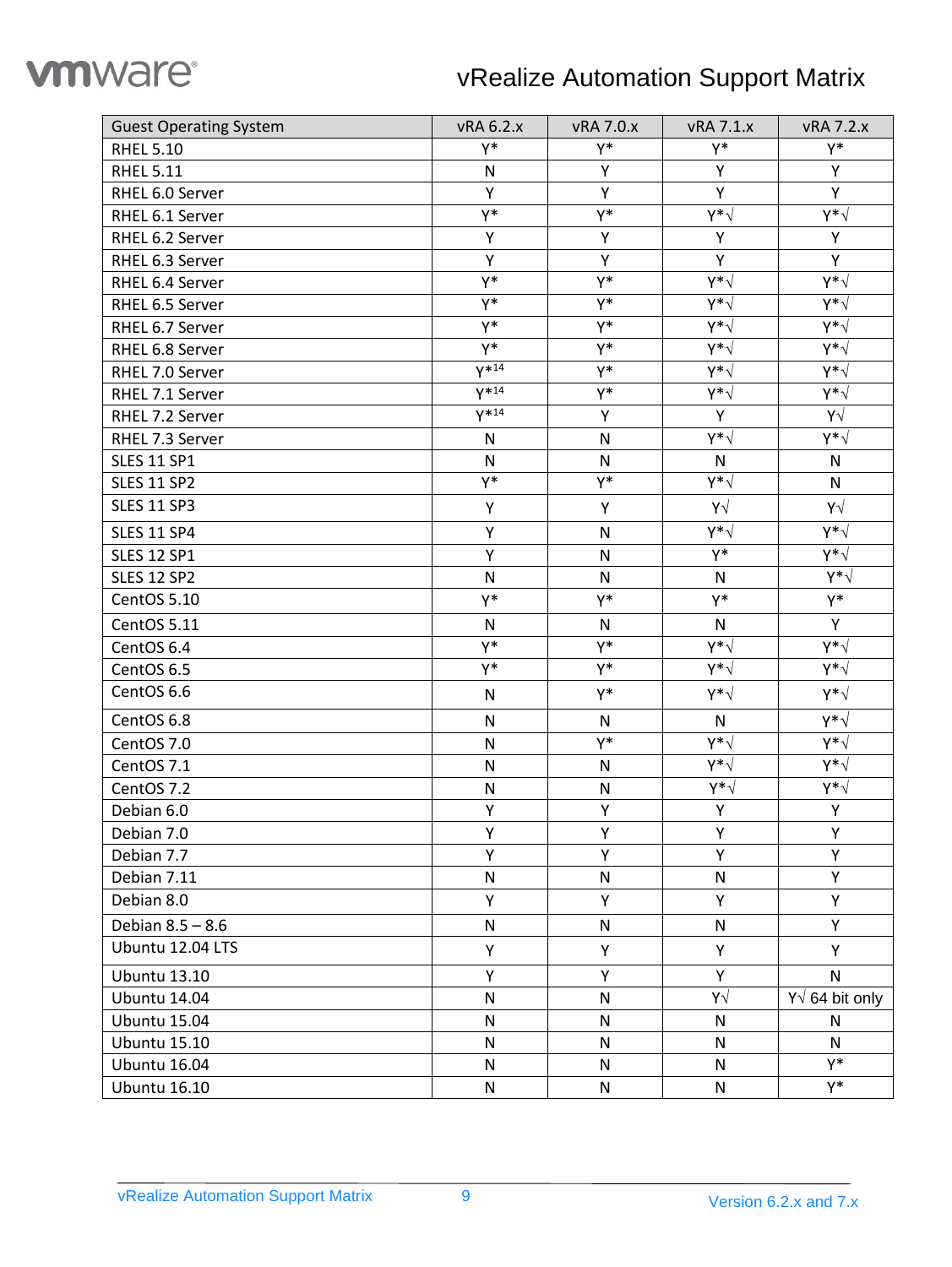# **vm**ware<sup>®</sup>

# vRealize Automation Support Matrix

| <b>Guest Operating System</b>  | vRA 6.2.x    | <b>vRA 7.0.x</b> | <b>vRA 7.1.x</b> | <b>vRA 7.2.x</b> |
|--------------------------------|--------------|------------------|------------------|------------------|
| Oracle Enterprise Linux v6.613 | ν            |                  | v                |                  |
| Oracle Enterprise Linux v6.8   | N            | N                | N                |                  |
| Oracle Enterprise Linux v7.2   | N            | N                | N                | Υ√               |
| Solaris 11.3                   | N            | v*               | N                | N                |
| CoreOS                         | N            | Ν                | N                | v                |
| ESX 4.1 Update 2               | Υ            |                  | N                | N                |
| ESXi 4.1 Update 2              | $\checkmark$ | v                | N                | N                |
| ESXi 5.0 and Updates           | N            | N                | N                | N                |
| <b>ESXi5.1</b>                 | ν            |                  | N                | N                |
| ESXi 5.1 and updates           | ٧            |                  | N                | N                |
| <b>ESXi 5.5</b>                | $\checkmark$ | v                | N                | N                |
| ESXi 5.5 and Updates           | Υ            |                  | N                | N                |
| <b>ESXi 6.0</b>                | $\checkmark$ |                  | N                | N                |
| ESXi 6.0 and Updates           | Υ            | ν                | N                | N                |

Note: Refer to the hypervisor vendor or physical server vendor for supported operating systems.

# <span id="page-9-0"></span>**WMI Guest Agent Support**

WMI queries are supported on the following operating systems.

|                            | vRA 6.2.x | $vRA$ 7.0. $x$ | $vRA$ 7.1. $x$ | $vRA$ 7.2. $x$ |
|----------------------------|-----------|----------------|----------------|----------------|
| Windows Server 2008 R2 SP1 |           |                |                |                |
| Windows Server 2012        |           |                |                |                |
| Windows Server 2012 R2     |           |                |                |                |

 $\overline{\phantom{a}}$ 

<sup>13</sup> Using RHEL RPM Package

<sup>&</sup>lt;sup>14</sup> RHEL 7 is supported for Application Services in vRA 6.2.x relative to VMwar[e KB 2144895.](http://kb.vmware.com/kb/2144895)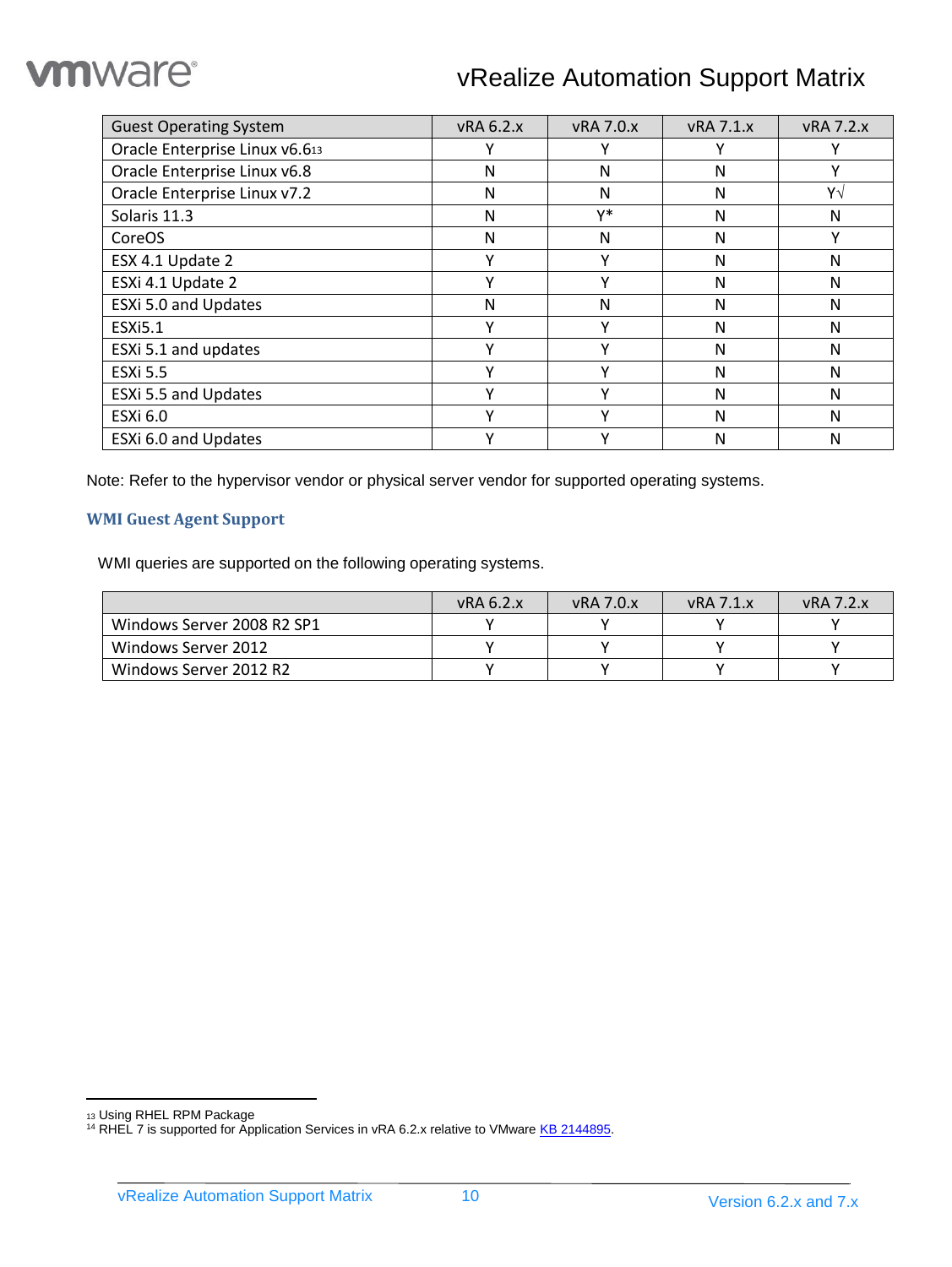

# <span id="page-10-0"></span>**Integration and Third-Party Support**

#### **Connection Brokers**

|                  | <b>vRA 7.0.x</b> | $vRA$ 7.1. $x$ | $vRA$ 7.1. $x$ | <b>vRA 7.2.x</b> |
|------------------|------------------|----------------|----------------|------------------|
| XenDesktop 5.5   |                  |                |                |                  |
| XenDekstop 5.6   |                  |                |                |                  |
| XenDesktop 7.0   |                  |                |                |                  |
| XenDesktop 7.1.x |                  |                |                |                  |
| XenDesktop 7.5.x |                  |                |                |                  |
| XenDesktop 7.6.x |                  |                |                |                  |

# **Task Automation Engines <sup>15</sup>**

|                | vRA 6.2.x | 70v<br>vRA<br>$\cdot$ .U.X | $-7.4$<br><b>vRA</b> | $\rightarrow$<br>vRA<br>. |
|----------------|-----------|----------------------------|----------------------|---------------------------|
| PowerShell 2.0 |           |                            |                      |                           |

<sup>15</sup> Note that vCO/vRO plug-ins might be tied to a specific version of vCO/vRO. Upgrading vCO/vRO might render specific plug-ins inoperable until an update is available to those respective plug-ins. Verify with the provider of the specific plug-in for compatibility.

For compatibility with vRealize Orchestrator and vCenter Orchestrator, see [http://www.vmware.com/resources/compatibility/sim/interop\\_matrix.php.](http://www.vmware.com/resources/compatibility/sim/interop_matrix.php)

# <span id="page-10-1"></span>**Image Deployment Methods by Machine Type and Guest OS Supported by vRealize Automation 6.2**

| <b>Deployment Method</b>                           | <b>Machine Type</b>            |                 | <b>Guest OS</b> |              |                  |                  |
|----------------------------------------------------|--------------------------------|-----------------|-----------------|--------------|------------------|------------------|
|                                                    | <b>Virtual</b>                 | <b>Physical</b> | <b>Windows</b>  | <b>Linux</b> | <b>ESX/ESXI</b>  | Hyper-V          |
| Microsoft SCCM                                     | VMware and<br><b>SCVMM</b>     | ✓               | ✓               |              |                  |                  |
| Microsoft SCVMM                                    | <b>SCVMM</b>                   |                 | $\checkmark$    | ✓            |                  |                  |
| NetApp FlexClone OnTap                             | <b>VMware only</b>             |                 | $\checkmark$    | ✓            |                  |                  |
| <b>BMC BladeLogic</b><br><b>Operations Manager</b> | VMware only                    |                 | ✓               | ✓            |                  |                  |
| <b>HP Software Server</b><br>Automation            | VMware only                    |                 | ✓               | ✓            |                  |                  |
| <b>Citrix Provisioning Server</b>                  | <b>VMware and</b><br>XenServer |                 | ✓               | ✓            |                  |                  |
| Windows WinPE/WIM<br>Imaging                       | ✓                              | ✓               | ✓               |              |                  | physical<br>only |
| Red Hat Linux Kickstart                            | $\checkmark$                   | ✓               |                 | ✓            | physical<br>only |                  |
| <b>SUSE AutoYaST</b>                               | ✓                              | ✓               |                 | ✓            | physical<br>only |                  |
| PXE Boot                                           |                                | $\checkmark$    | $\checkmark$    | $\checkmark$ | $\checkmark$     |                  |
| <b>SSCM via PXE</b>                                |                                | ✓               | ✓               | ✓            |                  |                  |